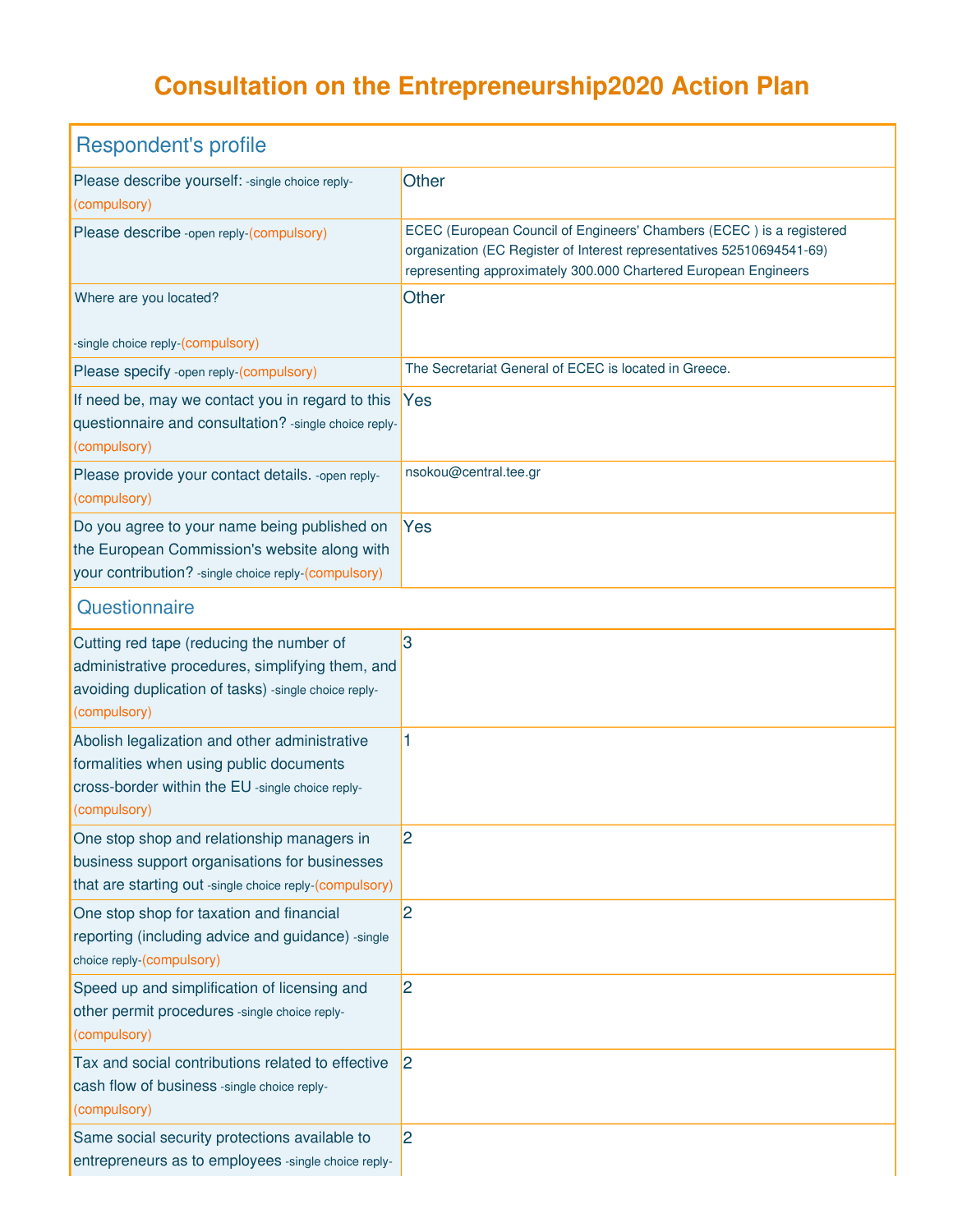| (compulsory)                                                                                                                                                                             |                |
|------------------------------------------------------------------------------------------------------------------------------------------------------------------------------------------|----------------|
| Raising awareness of government<br>administrations and their staff about<br>entrepreneurial and SME challenges -single choice<br>reply-(compulsory)                                      | $\overline{2}$ |
| Improve the quality and variety of business<br>support advice for start-ups -single choice reply-<br>(compulsory)                                                                        | $\overline{2}$ |
| If you have comments on any of the above<br>measures, please tell us here: - open reply-(optional)                                                                                       |                |
| If there are other types of measures not<br>mentioned above which you would consider<br>moderately or very important/impactful, please<br>briefly describe here: - open reply-(optional) |                |
| Improve legal, administrative and tax provisions 2<br>for business transfers -single choice reply-<br>(compulsory)                                                                       |                |
| Improve information and advice provision for<br>business transfers -single choice reply-(compulsory)                                                                                     | 2              |
| Develop, publicise, and improve platforms and<br>marketplaces for successful business transfers<br>-single choice reply-(compulsory)                                                     | 2              |
| If you have comments on any of the above<br>measures, please tell us here: -open reply-(optional)                                                                                        |                |
| If there are other types of measures not<br>mentioned above which you would consider<br>moderately or very important/impactful, please<br>briefly describe here: - open reply-(optional) |                |
| Develop and expand programmes to mentor,<br>train, advise, and support second starters -single<br>choice reply-(compulsory)                                                              | 2              |
| Put in place faster and more affordable<br>procedures for winding up businesses and<br>discharging bankruptcies -single choice reply-<br>(compulsory)                                    | $\overline{2}$ |
| Awareness raising in business and finance<br>community to remove stigma of failure -single<br>choice reply-(compulsory)                                                                  | $\overline{2}$ |
| Specific financial instruments available for<br>second starters -single choice reply-(compulsory)                                                                                        | 1              |
| If you have comments on any of the above<br>measures, please tell us here: -open reply-(optional)                                                                                        |                |
| If there are other types of measures not<br>mentioned above which you would consider                                                                                                     |                |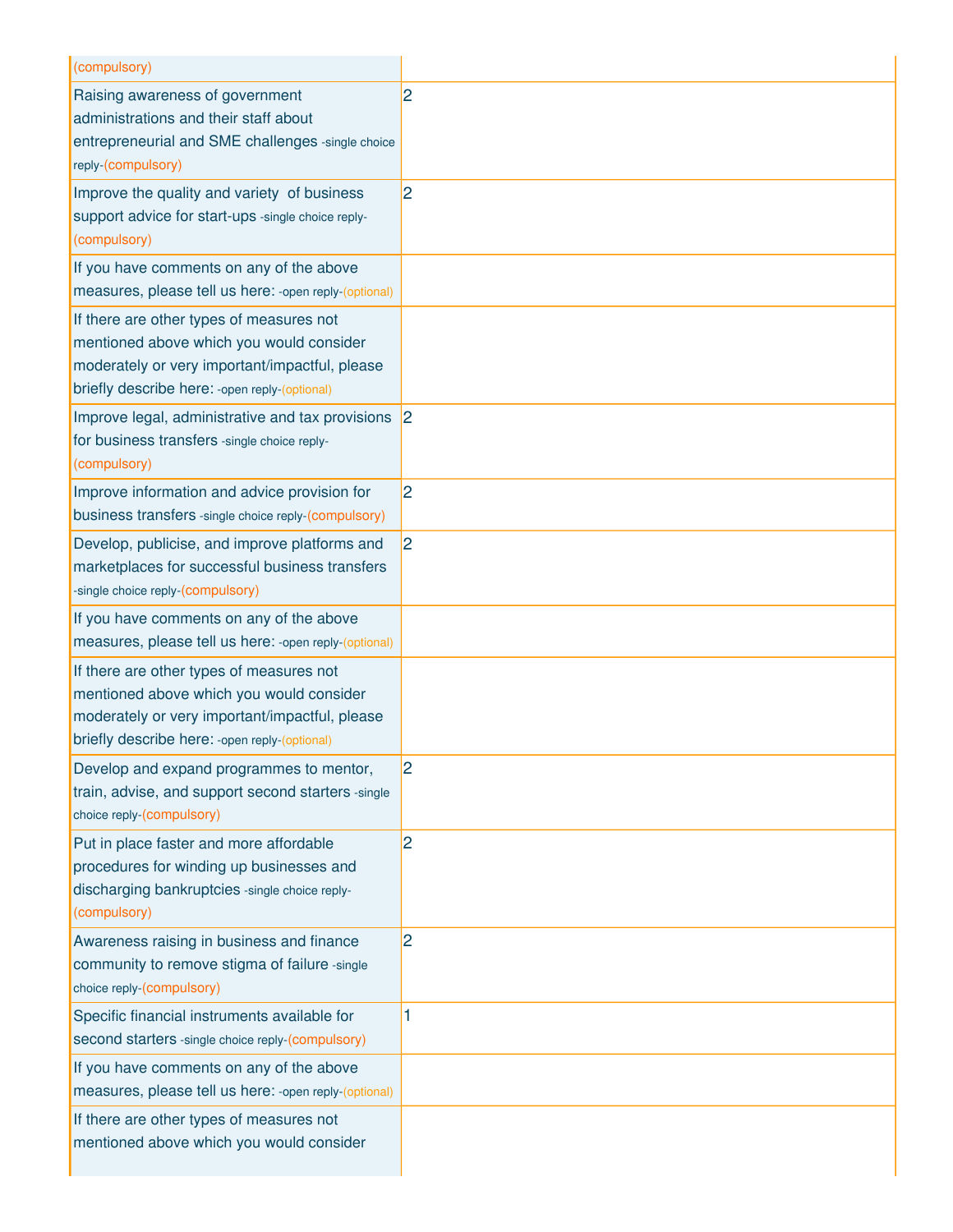| moderately or very important/impactful, please                                                    |   |
|---------------------------------------------------------------------------------------------------|---|
| briefly describe here: - open reply-(optional)                                                    |   |
| Increase and improve targeted business support 2                                                  |   |
| services -single choice reply-(compulsory)                                                        |   |
| Offer dedicated support for SMEs to benefit                                                       | 2 |
| from digital entrepreneurship opportunities -single                                               |   |
| choice reply-(compulsory)                                                                         |   |
| Offer dedicated support for SMEs to 'go green'                                                    | 2 |
| -single choice reply-(compulsory)                                                                 |   |
| Improve implementation of the Digital Single                                                      | 2 |
| Market -single choice reply-(compulsory)                                                          |   |
| Offer tailor-made assistance and advice for                                                       | 2 |
| 'micro-multi-nationals' collaborating across                                                      |   |
| distance, borders and markets -single choice reply-<br>(compulsory)                               |   |
|                                                                                                   |   |
| Offer dedicated support for SMEs to benefit<br>from European trainees (from vocational,           | 2 |
| technical to bachelor, master or doctoral level)                                                  |   |
| -single choice reply-(compulsory)                                                                 |   |
| Targeted training, finance, internationalisation                                                  | 2 |
| support programmes for high growth potential                                                      |   |
| SMEs -single choice reply-(compulsory)                                                            |   |
| Offer support for new businesses to innovate                                                      | 2 |
| -single choice reply-(compulsory)                                                                 |   |
| If you have comments on any of the above                                                          |   |
| measures, please tell us here: - open reply-(optional)                                            |   |
| If there are other types of measures not                                                          |   |
| mentioned above which you would consider                                                          |   |
| moderately or very important/impactful, please                                                    |   |
| briefly describe here: - open reply-(optional)                                                    |   |
| Reinforce loan guarantee and venture capital<br>facilities -single choice reply-(compulsory)      | 3 |
|                                                                                                   |   |
| Improve financial advisory capacity of Enterprise 2<br>Europe Network (EEN) -single choice reply- |   |
| (compulsory)                                                                                      |   |
| Single multilingual online portal on EU finance                                                   | 3 |
| for SMEs -single choice reply-(compulsory)                                                        |   |
| Single national portals on national sources of                                                    | 3 |
| SME finance -single choice reply-(compulsory)                                                     |   |
| Make tax environment more favourable to early                                                     | 3 |
| stage financing -single choice reply-(compulsory)                                                 |   |
| If you have comments on any of the above                                                          |   |
| measures, please tell us here: - open reply-(optional)                                            |   |
| If there are other types of measures not                                                          |   |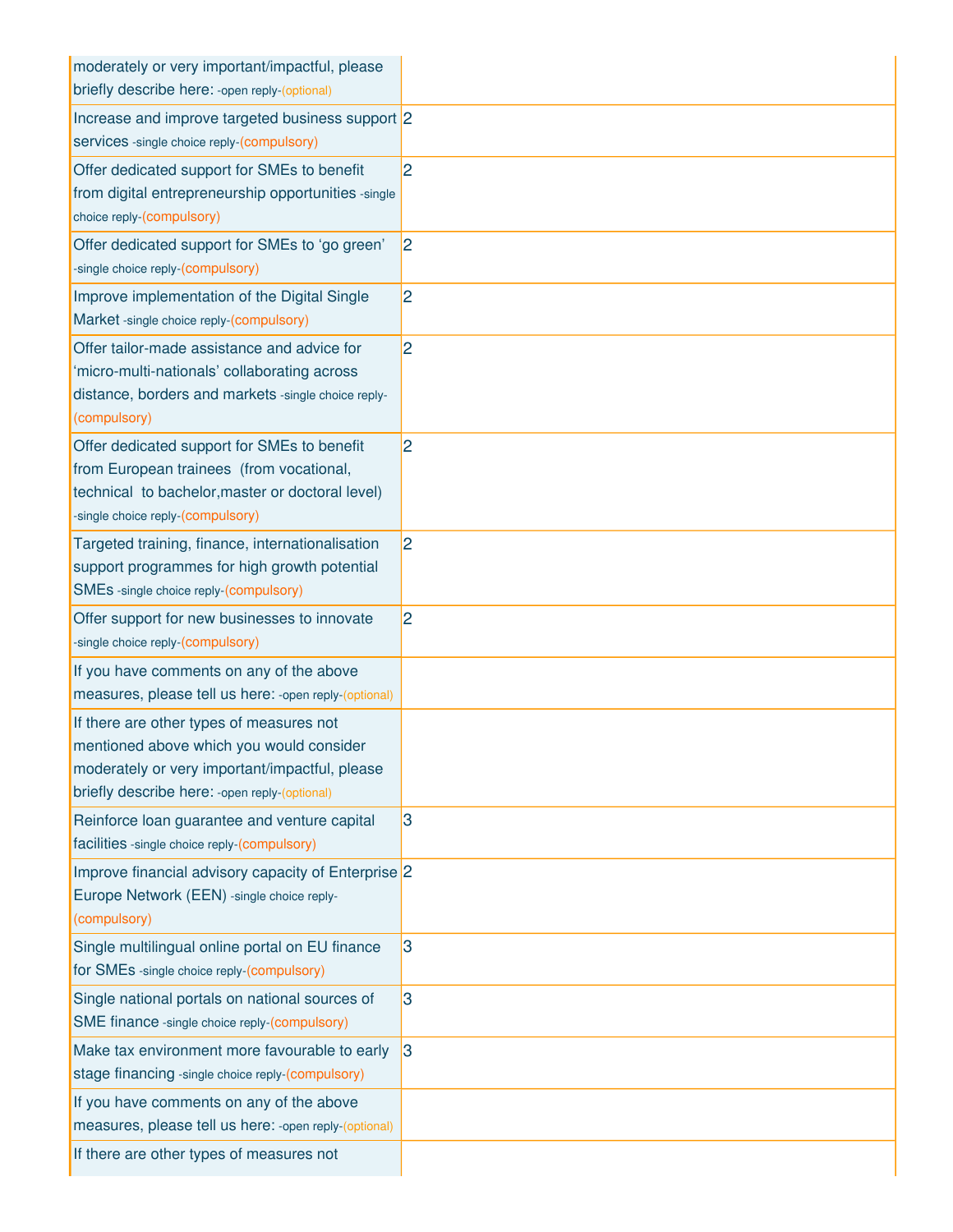| mentioned above which you would consider               |                |
|--------------------------------------------------------|----------------|
| moderately or very important/impactful, please         |                |
| briefly describe here: - open reply-(optional)         |                |
| Create a European platform or hub for                  | $\overline{2}$ |
| entrepreneurial learning to share best practice        |                |
| and develop common models for policy,                  |                |
| implementation and measurement -single choice          |                |
| reply-(compulsory)                                     |                |
|                                                        |                |
| Entrepreneurial behaviour, skills and mindsets         | 2              |
| to be embedded in national/regional curricula at       |                |
| all levels - primary, secondary, vocational,           |                |
| higher education and non-formal education and          |                |
| training, alongside integration of work-based          |                |
| teaching and learning in all disciplines and           |                |
| curricula -single choice reply-(compulsory)            |                |
| All young people to have one entrepreneurial           | $\overline{2}$ |
| experience before leaving secondary school             |                |
| (either as a formal part of the curricula or as an     |                |
| extra-curricular activity that is overseen by the      |                |
| school or a non-formal education body) -single         |                |
| choice reply-(compulsory)                              |                |
| Develop a guiding framework to encourage and           | 2              |
| support the development of entrepreneurial             |                |
| education institutions (vocational and higher          |                |
| education) -single choice reply-(compulsory)           |                |
|                                                        |                |
| Increase entrepreneurship education supported          | 2              |
| via EU education funding programmes -single            |                |
| choice reply-(compulsory)                              |                |
| Increase entrepreneurial training in line with         | 2              |
| national job plans -single choice reply-(compulsory)   |                |
| If you have comments on any of the above               |                |
| measures, please tell us here: - open reply-(optional) |                |
| If there are other types of measures not               |                |
| mentioned above which you would consider               |                |
| moderately or very important/impactful, please         |                |
| briefly describe here: - open reply-(optional)         |                |
|                                                        |                |
| Continue/expand networks of women                      | 2              |
| entrepreneurship ambassadors and mentors               |                |
| networks -single choice reply-(compulsory)             |                |
| Tailored entrepreneurial training for women            | $\overline{2}$ |
| -single choice reply-(compulsory)                      |                |
| Create/foster female investors and networking          | $\overline{2}$ |
| among women entrepreneurs -single choice reply-        |                |
| (compulsory)                                           |                |
| Investment readiness training for women                | $\overline{2}$ |
|                                                        |                |